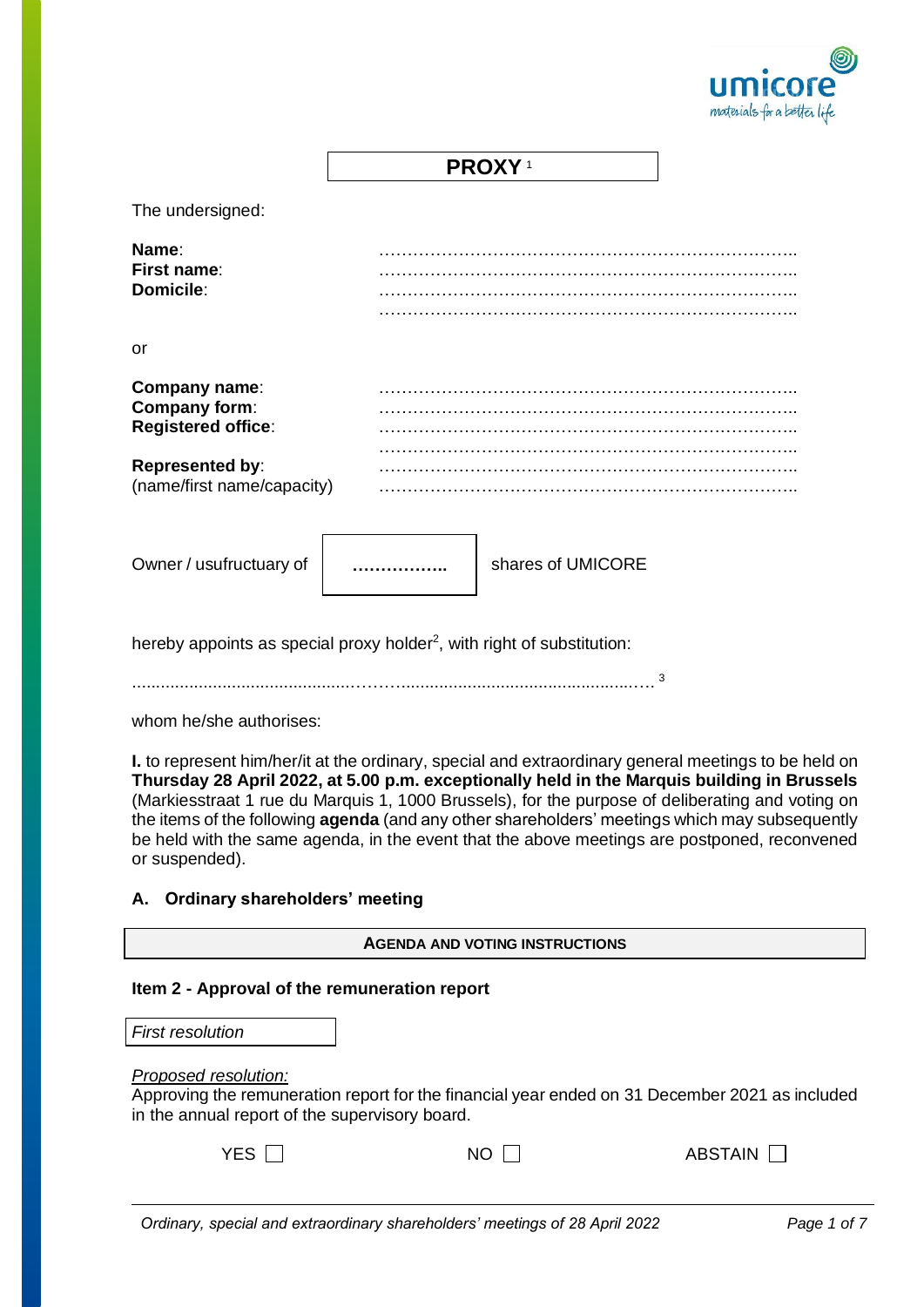

### **Item 3 - Approval of a new remuneration policy**

*Second resolution*

*Proposed resolution:*

Approving the new remuneration policy.

 $YES \ \Box$ 

**Item 4 - Approval of the statutory annual accounts for the financial year ended on 31 December 2021 including the proposed allocation of the result**

*Third resolution*

*Proposed resolution:*

- Approving the statutory annual accounts for the financial year ended on 31 December 2021 showing a profit for the financial year in the amount of EUR 309,749,693.55.
- Taking into account:
	- (1) the profit of the 2021 financial year: EUR 309,749,693.55 (2) the profit carried forward from the previous financial year: EUR 352,163,337.75 (3) the allocations to and releases from the unavailable
	- reserve related to the movements in the own shares in 2021: EUR 22,985,236.37
	- (4) the interim dividend paid out in August 2021: EUR -60,281,126.25
	- the result to be appropriated stands at EUR 624,617,141.42
- Approving the proposed appropriation of the result including the payment of a gross dividend of EUR 0,80 per share (\*). Considering the gross interim dividend of EUR 0.25 per share paid in August 2021, a balance gross amount of EUR 0.55 per share (\*) will be paid on Wednesday 4 May 2022.

*(\*) The actual gross dividend amount (and, subsequently, the balance amount) per share may fluctuate depending on possible changes in the number of own shares held by the Company between Thursday 28 April 2022 (i.e. the date of the ordinary shareholders' meeting) and Friday 29 April 2022 at Euronext Brussels closing time (i.e. the date entitling the holder of Umicore shares to the dividend (balance) relating to the financial year ended on 2021). The own shares are not entitled to a dividend.*

| <b>YES</b> | <b>NO</b> |
|------------|-----------|
|------------|-----------|

ABSTAIN  $\Box$ 

|  |  | Item 6 - Discharge to the members of the supervisory board |  |  |  |
|--|--|------------------------------------------------------------|--|--|--|
|--|--|------------------------------------------------------------|--|--|--|

*Fourth resolution*

*Proposed resolution:*

Granting discharge to the members of the supervisory board for the performance of their mandate during the financial year ended on 31 December 2021.

|--|--|

 $NO \Box$ ABSTAIN $\square$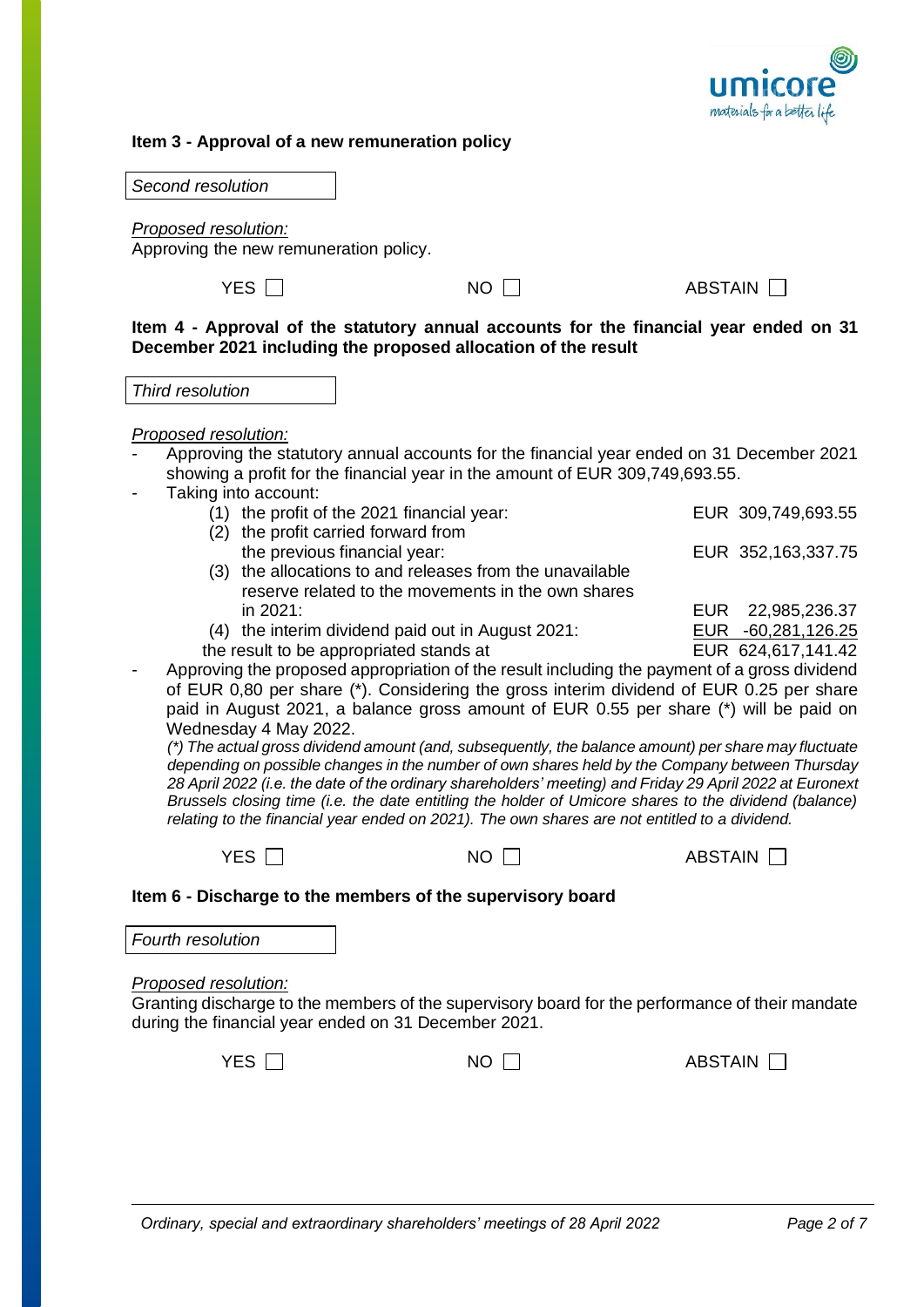

## **Item 7 - Discharge to the statutory auditor**

| <b>Fifth resolution</b>                                                                                                                                                                                                                       |                                                                                                                                                                                                                                                                                                                                                                                                                                                                                                                                                                                                                                                                                                                                                                                                                                                      |                |  |  |
|-----------------------------------------------------------------------------------------------------------------------------------------------------------------------------------------------------------------------------------------------|------------------------------------------------------------------------------------------------------------------------------------------------------------------------------------------------------------------------------------------------------------------------------------------------------------------------------------------------------------------------------------------------------------------------------------------------------------------------------------------------------------------------------------------------------------------------------------------------------------------------------------------------------------------------------------------------------------------------------------------------------------------------------------------------------------------------------------------------------|----------------|--|--|
| <b>Proposed resolution:</b><br>year ended on 31 December 2021.                                                                                                                                                                                | Granting discharge to the statutory auditor for the performance of his mandate during the financial                                                                                                                                                                                                                                                                                                                                                                                                                                                                                                                                                                                                                                                                                                                                                  |                |  |  |
| YES $\Box$                                                                                                                                                                                                                                    | $NO$ $\Box$                                                                                                                                                                                                                                                                                                                                                                                                                                                                                                                                                                                                                                                                                                                                                                                                                                          | ABSTAIN        |  |  |
| Item 8 - Supervisory board composition                                                                                                                                                                                                        |                                                                                                                                                                                                                                                                                                                                                                                                                                                                                                                                                                                                                                                                                                                                                                                                                                                      |                |  |  |
| Sixth resolution                                                                                                                                                                                                                              |                                                                                                                                                                                                                                                                                                                                                                                                                                                                                                                                                                                                                                                                                                                                                                                                                                                      |                |  |  |
| Proposed resolution:                                                                                                                                                                                                                          | Re-electing Mrs Françoise Chombar as independent member of the supervisory board for a<br>period of three years expiring at the end of the 2025 ordinary shareholders' meeting.                                                                                                                                                                                                                                                                                                                                                                                                                                                                                                                                                                                                                                                                      |                |  |  |
| YES $\Box$                                                                                                                                                                                                                                    | $NO$ $\Box$                                                                                                                                                                                                                                                                                                                                                                                                                                                                                                                                                                                                                                                                                                                                                                                                                                          | ABSTAIN        |  |  |
| Seventh resolution                                                                                                                                                                                                                            |                                                                                                                                                                                                                                                                                                                                                                                                                                                                                                                                                                                                                                                                                                                                                                                                                                                      |                |  |  |
| Proposed resolution:<br>Re-electing Mr Laurent Raets as member of the supervisory board for a period of three years<br>expiring at the end of the 2025 ordinary shareholders' meeting.                                                        |                                                                                                                                                                                                                                                                                                                                                                                                                                                                                                                                                                                                                                                                                                                                                                                                                                                      |                |  |  |
| YES $\Box$                                                                                                                                                                                                                                    | $NO$ $\Box$                                                                                                                                                                                                                                                                                                                                                                                                                                                                                                                                                                                                                                                                                                                                                                                                                                          | ABSTAIN        |  |  |
| Eighth resolution                                                                                                                                                                                                                             |                                                                                                                                                                                                                                                                                                                                                                                                                                                                                                                                                                                                                                                                                                                                                                                                                                                      |                |  |  |
| Proposed resolution:<br>Electing Mrs Alison Henwood as new, independent member of the supervisory board with<br>effective date 1 September 2022 for a period of three years expiring at the end of the 2025<br>ordinary shareholders meeting. |                                                                                                                                                                                                                                                                                                                                                                                                                                                                                                                                                                                                                                                                                                                                                                                                                                                      |                |  |  |
| YES.                                                                                                                                                                                                                                          | NO.                                                                                                                                                                                                                                                                                                                                                                                                                                                                                                                                                                                                                                                                                                                                                                                                                                                  | <b>ABSTAIN</b> |  |  |
| Item 9 - Remuneration of the supervisory board                                                                                                                                                                                                |                                                                                                                                                                                                                                                                                                                                                                                                                                                                                                                                                                                                                                                                                                                                                                                                                                                      |                |  |  |
| Ninth resolution                                                                                                                                                                                                                              |                                                                                                                                                                                                                                                                                                                                                                                                                                                                                                                                                                                                                                                                                                                                                                                                                                                      |                |  |  |
| Proposed resolution:<br>consisting of:                                                                                                                                                                                                        | Approving the supervisory board members' remuneration proposed for the financial year 2022<br>at the level of the supervisory board: (1) a fixed fee of EUR 60,000 for the chairperson and<br>EUR 30,000 for each other member, (2) a fee per attended meeting of (a) EUR 5,000 for the<br>chairperson, (b) EUR 3,000 for each other Belgium-based member and (c) EUR 4,000 (in<br>case of physical attendance) or EUR 3,000 (in case of attendance by means of tele- or<br>videoconference) for each foreign-based member, and (3) by way of additional fixed<br>remuneration, a grant of 2,000 Umicore shares to the chairperson and 1,000 Umicore shares<br>to each other member, which shares must be kept until at least one year after the member<br>concerned leaves the supervisory board and at least three years after the moment of award |                |  |  |

pursuant to article 7.6 of the 2020 Belgian Code on corporate governance;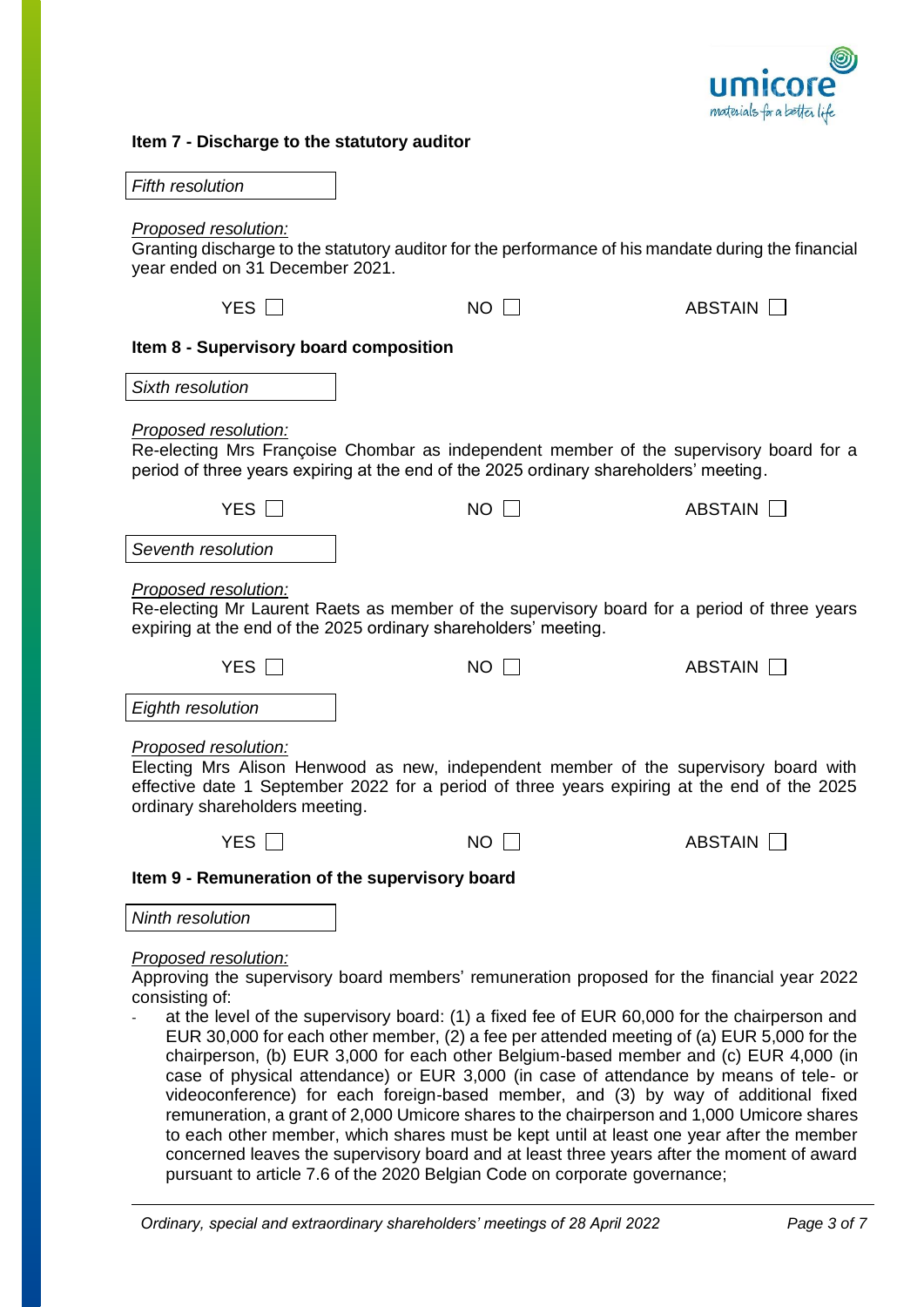

- at the level of the audit committee and of the nomination and remuneration committee: (1) a fixed fee of EUR 10,000 for the chairperson of the committee and EUR 5,000 for each other member, and (2) a fee per attended meeting of (a) EUR 5,000 (general rule) or EUR 6,000 (only in case of physical attendance and for committee meetings not combined with a supervisory board meeting, and in any event only if the chairperson is foreign-based) for the chairperson, and (b) EUR 3,000 for each other member (general rule) or EUR 4,000 (only in case of physical attendance and for committee meetings not combined with a supervisory board meeting) for each other foreign-based member.

 $YES \t{1}$  NO  $\t{1}$  ABSTAIN  $\t{1}$ 

**B. Special shareholders' meeting**

**AGENDA AND VOTING INSTRUCTIONS**

# **Item 1 - Approval of change of control provisions**

*First resolution*

### *Proposed resolution:*

Approving, in accordance with article 7:151 of the BCCA, clause 7.2 of the sustainability-linked revolving facility agreement dated 19 October 2021 between Umicore (as borrower) and several financial institutions (as lenders), which exempts the lenders from further funding (except under rollover loans) and also, under certain conditions, entitles them to cancel their commitment under said agreement, causing their participation in all amounts (outstanding loans, accrued interests and any other amounts) to be immediately due and payable, in the event that any person or group of persons acting in concert gain(s) control over Umicore.

| YES [ | <b>NO</b> | <b>ABSTAIN</b> |
|-------|-----------|----------------|
|-------|-----------|----------------|

**C. Extraordinary shareholders' meeting**

| <b>AGENDA AND VOTING INSTRUCTIONS</b> |  |  |
|---------------------------------------|--|--|
|                                       |  |  |

#### **Item 1 - Renewal of the authorisation to acquire own shares**

*First resolution*

#### *Proposed resolution:*

- Authorising the Company to acquire own shares in the Company on a regulated market, until 30 June 2026 (included), within a limit of 10% of the subscribed capital, at a price per share comprised between four euros (EUR 4.00) and one hundred twenty euros (EUR 120.00);
- Authorising the Company's direct subsidiaries to acquire shares in the Company on a regulated market within the same limits as indicated above.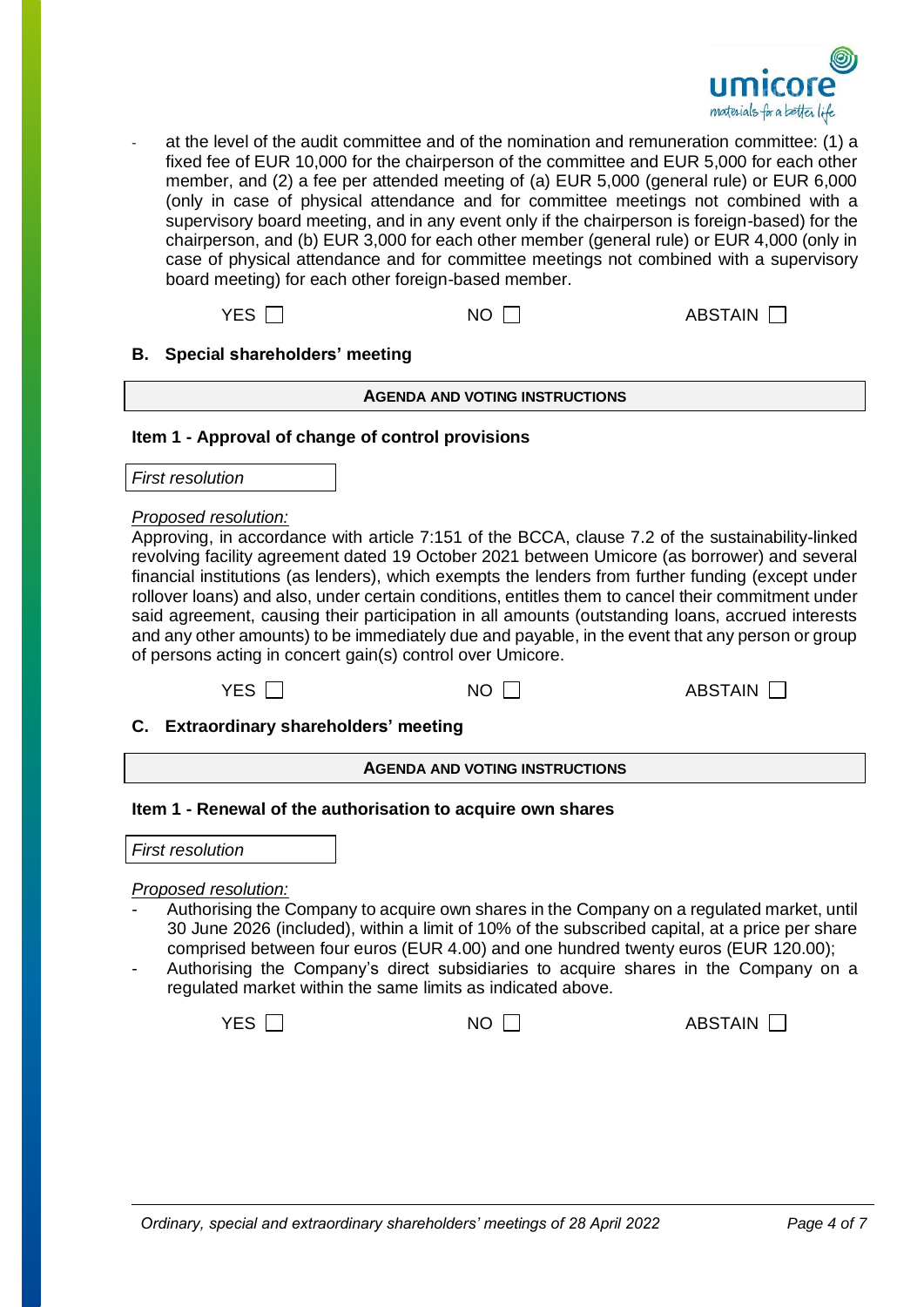

## **Item 2 - Renewal of the powers granted to the supervisory board in the framework of the authorised capital**

*Second resolution*

### *Proposed resolution:*

The general meeting resolves to cancel the existing authorization as granted to the supervisory board on 26 April 2018. It resolves to grant a new authorization to the supervisory board to increase the capital of the Company in one or more times by a maximum amount of EUR 55,000,000 for a duration of five years. Accordingly, the shareholders' meeting resolves to replace the provisions of Article 6 of the articles of association ("*Authorized Capital*") by the following text:

"*In accordance with the terms of a resolution adopted at the extraordinary general meeting held on [28 April 2022], the supervisory board is authorized, for a period of five years starting on the date the aforementioned decision is published in the Annexes to the Belgian Official Gazette, to increase the share capital by a maximum amount of EUR 55,000,000 (fifty-five million euros) according to the terms and conditions it shall define.*

*The supervisory board may carry out this increase in one or more times, either by contributions*  in cash or, subject to legal restrictions, contributions in kind, as well as by incorporation of *reserves, whether available or unavailable for distribution, or of issuance premiums, with or without issuing new stock, above, below or at existing par value, in accordance with the mandatory provisions of the Code of companies and associations. These increases may give rise to the issuance of shares (with or without voting rights), convertible bonds and/or subscription rights and/or other securities, whether or not attached to other stock of the company, or attached to stock issued by another company. The supervisory board may freely determine whether the new shares shall be issued in registered or dematerialised form.*

*On this occasion, the supervisory board may, in the best interests of the company and in accordance with legal provisions, limit or disapply the preferential subscription rights of shareholders. The supervisory board may also limit or disapply the preferential subscription rights of shareholders in favour of one or more designated persons who, as the case may be, are not employed by the company or its subsidiaries. In the latter case, the member(s) of the supervisory board who de facto represent(s) the beneficiary of the exclusion of the preferential subscription*  rights or a person related to the beneficiary within the meaning of article 7:200, 2° of the Code of *companies and associations, shall not participate in the vote.*

*If the capital increase includes an issuance premium, the amount of this premium shall be allocated to an unavailable "issuance premium" reserve, from which it may not be withdrawn in whole or part except to be incorporated into the capital by a decision of the supervisory board using, should the case arise, the authorization conferred upon it by this Article, or to be reduced or cancelled by a decision of the general meeting of shareholders in accordance with the conditions required for an amendment of the articles of association.*"

 $YES \t{1}$  NO  $1$  ABSTAIN  $\Box$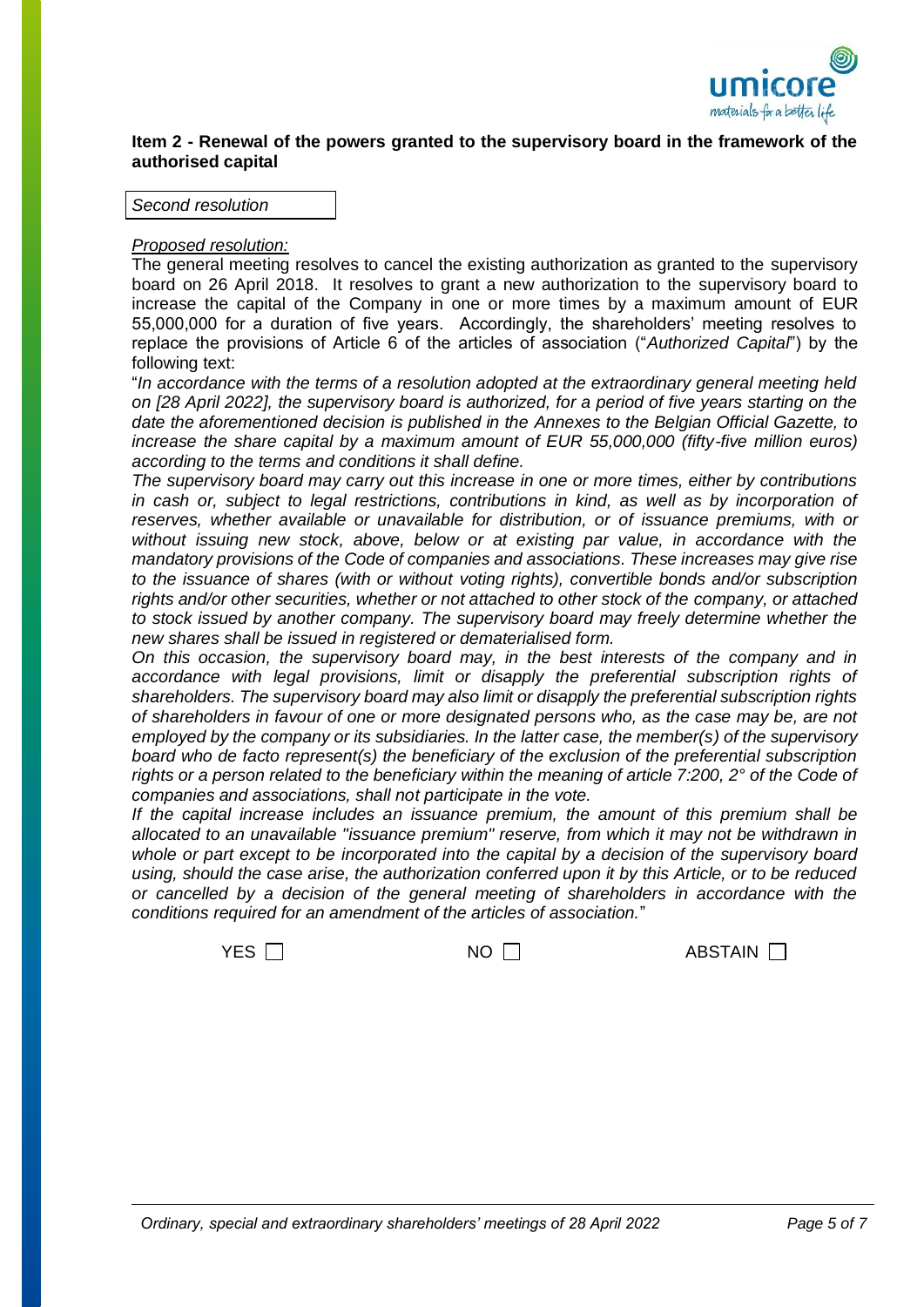

- **II.** in general, to do all that appears necessary to execute this proxy, with a promise of ratification.
- A. The proxy holder will vote or abstain on behalf of the undersigned in accordance with the voting instructions given above.

If no voting instructions are given in respect of any of the above proposed resolutions or if, for whatever reason, there is insufficient clarity with regard to the instructions given, the proxy holder will always, in relation to the resolution(s) concerned, vote IN FAVOUR OF the proposed resolution(s).

- B.(i) If, in accordance with Article 533ter of the Companies Code, new items are added to the agenda of the above shareholders' meetings after the date of this proxy, the proxy holder will (**please tick the corresponding box**):
	- $\Box$  abstain from voting on the new items and resolution proposals concerned
	- $\Box$  vote on the new items and resolution proposals concerned or abstain as he/she/it will deem fit taking into consideration the interests of the shareholder.

If the shareholder fails to indicate a choice above, the proxy holder will be required to abstain from voting on the new items and resolution proposals concerned.

If, also in accordance with Article 533ter of the Companies Code, new/alternative resolution proposals are filed after the date of this proxy with regard to existing agenda items, the proxy holder will (**please tick the corresponding box**):

- $\Box$  abstain from voting on the new/alternative resolution proposals concerned and vote or abstain from voting on the existing resolution proposals in accordance with the instructions set out above
- $\Box$  vote on the new/alternative resolution proposals concerned or abstain as he/she/it will deem fit, in each case taking into consideration the interests of the shareholder.
- (ii) If the shareholder fails to indicate a choice above, the proxy holder will be required to abstain from voting on the new/alternative resolution proposals concerned and will be required to vote or abstain from voting on the existing resolution proposals in accordance with the instructions set out above.

However, in case new/alternative resolution proposals are filed with regard to existing agenda items, the proxy holder will in any case be entitled to deviate from the above voting instructions should their implementation be detrimental to the shareholder's interests. The proxy holder shall in any event notify the shareholder of any such deviation as well as the justification therefore.

Done at ......................................., on ....................................................2022

Signature ………………………………